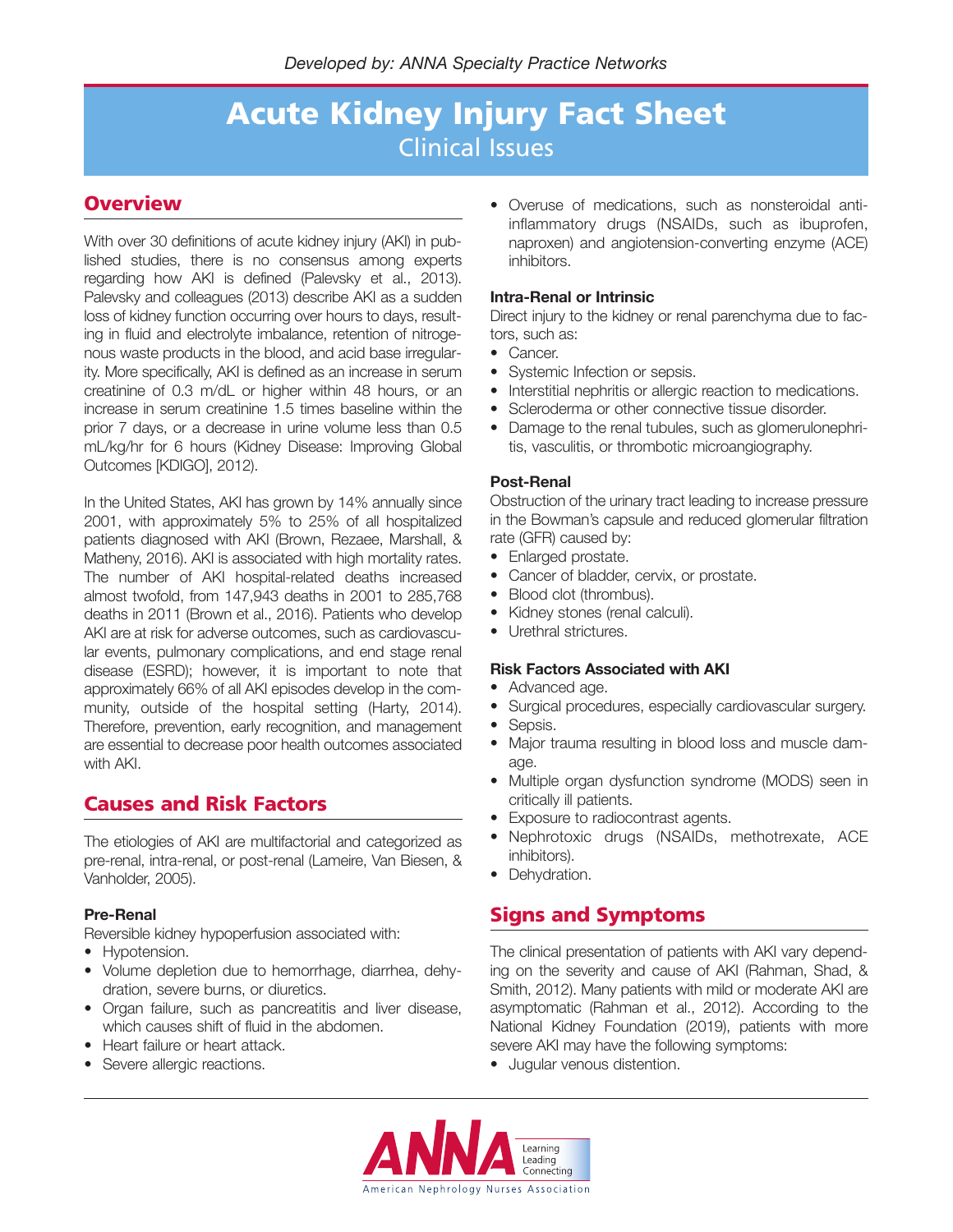- Edema (peripheral, periorbital).
- Dyspnea.
- Nausea and vomiting.
- Fatigue.
- Confusion.
- Chest pain or pressure.
- Back pain.
- Decreased urine output (oliguria).
- Seizure or coma in severe cases.

There are four phases of AKI. Depending on the phase of AKI, other clinical manifestations of AKI often present in critically ill patients, including metabolic acidosis, hyperkalemia, hypophosphatemia, uremia, and azotemia. Although the severity of symptoms and the complexity of renal dysfunction vary, the clinical course and manifestations of AKI generally progress over the following four phases (Dirkes, 2015; Lewis, Dirksen, Heikemper, Bucher, & Harding, 2014):

- • **Onset Phase:** Initial insult to kidney due to factors such as blood loss, dehydration, burns, diabetes insipidos, or infection, resulting in a decrease in renal blood flow and tissue oxygenation 25% of normal and urine output less than 0.5 mL/kg/hr. This phase last hours to days.
- **Oliguric Phase:** The most common initial clinical manifestation of AKI is oliguria, defined as a reduction in urine output less than 400 mL/day. Oliguria is manifested within 1 to 7 days of kidney injury. This phase typically lasts 10 to 14 days but can last months in some cases. The longer the oliguric phase, the poorer the prognosis for the recovery of kidney function. However, approximately 50% of patients will not experience oliguria, making diagnosis difficult. In the oliguric phase, signs of fluid volume overload, such as edema, distended neck veins, hypertension, pulmonary edema, and heart failure, may occur. In addition to signs of volume overload, metabolic acidosis, hyperkalemia, hyperphosphatemia, and uremic symptoms may also be present.
- **Diuretic Phase:** In this phase, daily urine output is approximately 1 to 3 liters but can reach as high as 5 liters or more. The kidneys recover their ability to excrete waste but cannot concentrate the urine. Hypovolemia and hypotension may occur due to massive volume loss. Due to the loss of large volumes of fluid and electrolytes, patients should be monitored for hyponatremia, hypokalemia, and dehydration. This phase may last 1 to 3 weeks. During the end of this phase, fluid and electrolytes, acid-base balance, and waste product values (blood urea nitrogen [BUN] and creatinine) start to normalize.
- **Recovery Phase:** This phase begins when the GFR

increases, allowing plateau of the BUN and creatinine, then a gradual decline. Although significant improvement in kidney function is observed in the first 1 to 2 weeks of this phase, it may take up to 12 months for kidney function to stabilize. Some patients do not recover and progress to ESRD. The outcome of AKI is contingent upon the patient's overall health, the severity of kidney damage, and the presence of complications and comorbid conditions. With aggressive treatment, most patients achieve normal kidney function without complications.

### **Diagnosis and Evaluation**

The diagnosis of AKI is multifactorial, with an emphasis on identifying the underlying cause. History and physical examination are important components in the diagnosis of AKI, including assessment of volume status (Rhaman et al., 2012). When conducting the physical examination, assessment of intravascular volume status and skin rash, which indicates systemic illness, is essential (Rahman et al., 2012). Initial laboratory studies to assist in identifying the cause of AKI include complete blood count, urinalysis, and kidney function studies, such as measurement of serum creatinine, BUN, and fractional excretion of sodium (Rahman et al., 2012). According to Workeneh, Agraharkar, and Gupta (2017), the following laboratory and diagnostic studies are often performed to diagnose and determine the cause of AKI:

- **BUN and Creatinine:** Elevation of creatinine and BUN are hallmark indicators of kidney injury. The BUN-to-creatinine ratio can exceed 20:1 in conditions that promote reabsorption of urea, such as large volume loss, which suggests pre-renal AKI.
- • **Complete Blood Count:** Used to detect infection, chronic anemia, blood loss, or thrombotic microangiopathy.
- • **Urinalysis:** Muddy, brown, granular casts; oxalate crystals; and tubular casts in urine sediment may indicate acute tubular necrosis (ATN). Urine that is reddish-brown in color indicates myoglobinuria or hemoglobinuria. Further, renal tubular injury will result in proteinuria. Urinary red blood cells (RBCs) occur due to bleeding along the collecting system. RBC casts or dysmorphic RBCs in the urine are the result of glomerular inflammation or glomerulonephritis. The presence of white blood cells (WBCs) or WBC casts suggests pyelonephritis or interstitial nephritis.
- • **Peripheral Smear:** The presence of schistocytes suggests hemolytic uremic syndrome and thrombotic thrombocytopenic purpura.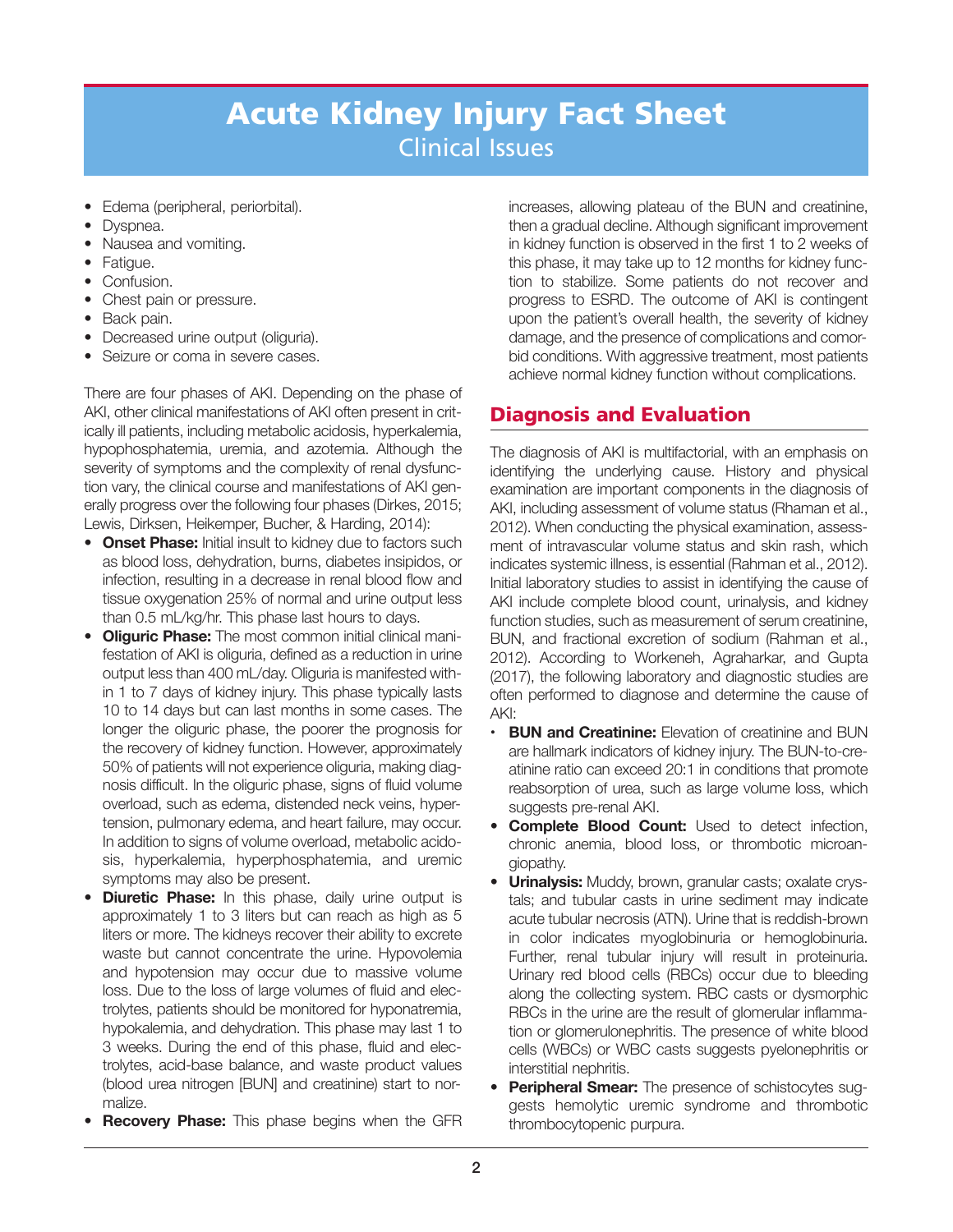**Table 1. Staging of AKI** 

| <b>Stage</b>  | <b>Serum Creatinine</b>                                                                                                                                                                                                                                | <b>Urine Output</b>                                           |
|---------------|--------------------------------------------------------------------------------------------------------------------------------------------------------------------------------------------------------------------------------------------------------|---------------------------------------------------------------|
|               | 1.5 to 1.9 times baseline<br>OR<br>$\geq$ 0.3 mg/dL ( $\geq$ 26.5 mmol/l) increase                                                                                                                                                                     | $<$ 0.5 mL/kg/h for 6 to 12 hours                             |
| $\mathcal{P}$ | 2.0 to 2.9 times baseline                                                                                                                                                                                                                              | $<$ 0.5 mL/kg/h for $\geq$ 12 hours                           |
| 3             | 3.0 times baseline<br>OR<br>Increase in serum creatinine to $\geq 4.0$ mg/dL ( $\geq 353.6$ mmol/L)<br><b>OR</b><br>Initiation of renal replacement therapy<br><b>OR</b><br>In patients <18 years, decrease in eGFR to < 35 mL/min/1.73 m <sup>2</sup> | $<$ 0.3 mL/kg/h for X 24 hours<br>0R<br>Anuria for X 12 hours |

**Source:** KDIGO, 2012.

- • **Fraction of Urinary Sodium (FENa**): Measures the percent of sodium excreted in the urine and is used to determine pre-renal vs. ATN as the cause of AKI. This test is useful only in the presence of oliguria. In pre-renal conditions, FENa is usually less than 1%. In ATN, the FENa is typically greater than 1%.
- • **Renal Ultrasound:** Used to evaluate potential obstruction of the renal collection system and existing renal disease. Hydronephrosis may be present, and small kidneys indicate chronic kidney disease (CKD). Doppler ultrasound assists in the diagnosis of renovascular or thromboembolic disease. Elevated restrictive indices may suggest hepatorenal syndrome.
- **Nuclear Scanning:** Allows assessment of renal tubular function and blood flow.
- • **Aortorenal Angiography:** Helpful in diagnosing renal vascular disorders, such as atherosclerosis with aortorenal occlusion, certain cases of necrotizing vasculitis, renal artery stenosis, and renal atheroembolic disease.
- • **Renal Biopsy:** Useful in determining intra-renal causes of AKI. Also indicated if renal function has not returned to baseline for a prolonged period and prognosis is needed for long-term management.

In addition to routine diagnostic studies, biomarkers are emerging as significant tools for the identification of AKI. One example is cyastatin C. In a study conducted by Bongiovanni and colleagues (2015) of 198 emergency department patients, serum cyastatin C alone or in combination with serum creatinine and GFR was a strong predictor of AKI risk. One advantage of cyastatin C was that it

identified AKI when serum creatinine levels remained within the normal range (Bongiovanni et al., 2015).

#### **KDIGO (2012) makes the following recommendations for patients at risk for AKI:**

- Patients should be tested with measurements of serum creatinine and urine output to detect AKI.
- The frequency and duration of monitoring is individualized according to patient risk and clinical course.
- Evaluate patients with AKI promptly to determine the cause, with special attention to reversible causes.
- Monitor patients with AKI with measurements of serum creatinine (SCr) and urine output to stage the severity.
- Manage patients with AKI according to the stage and cause.

According to KDIGO (2012), AKI is staged by criteria displayed in Table 1.

## **Management and Treatment**

Optimal management of AKI requires close collaboration among the interprofessional team. Most patients with AKI will be hospitalized, unless the condition is mild with a clearly reversible cause (Rahman et al., 2012). The goal of management is to ensure adequate renal perfusion by maintaining and achieving hemodynamic stability, avoiding hypovolemia, and preventing further kidney damage (Rahman et al., 2012). KDIGO (2012) clinical practice guidelines suggest the management of AKI should be based on the stage and cause of AKI, and include the following recommendations: • In patients at risk for or with AKI who are not in hemor-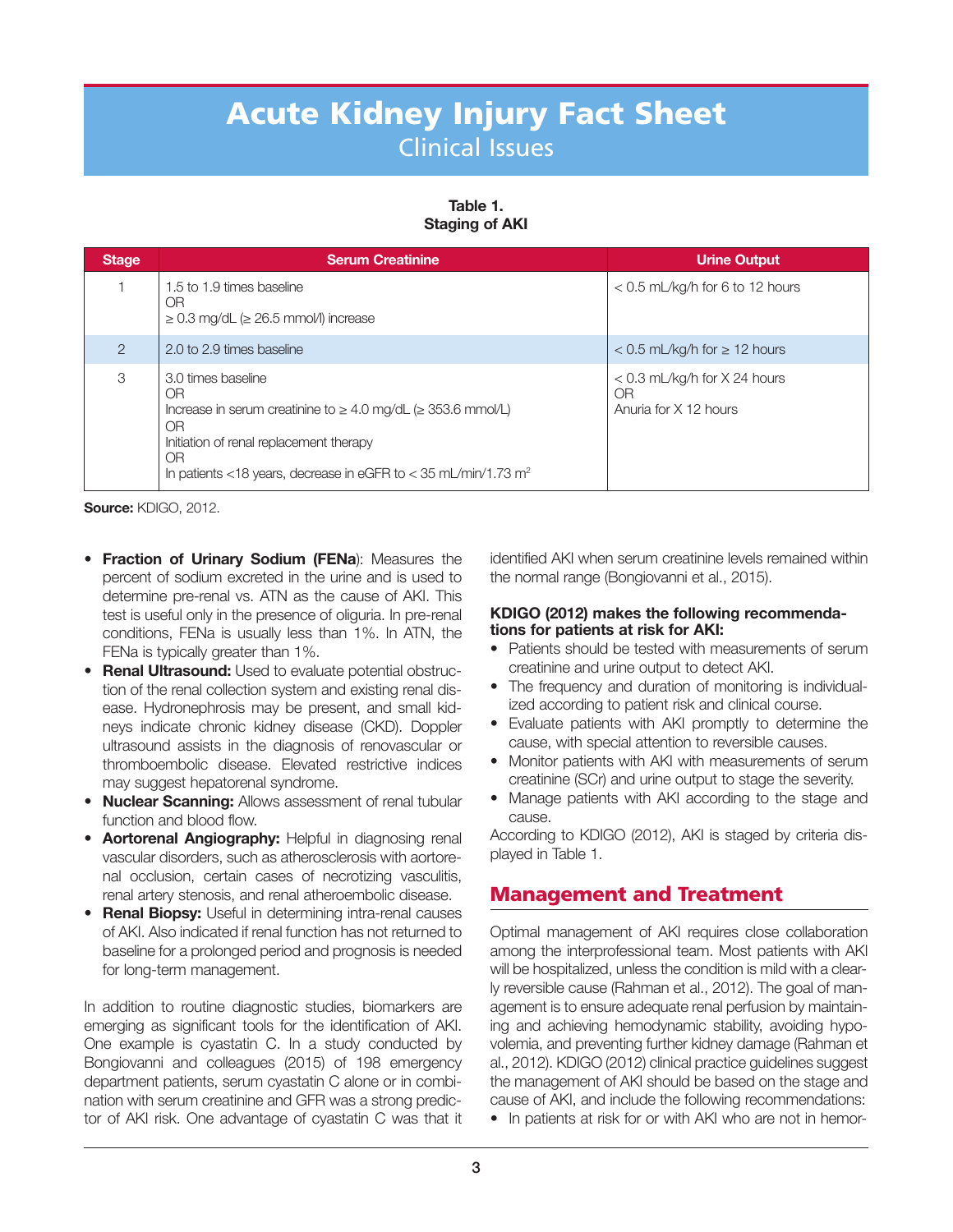rhagic shock, use isotonic crystalloids (0.9% normal saline) rather than colloids (albumin or hetastarch) in the initial management of intravascular volume expansion.

- In patients with vasomotor shock at risk for or with AKI, use vasopressors along with fluids.
- In high-risk patients with septic shock or in the perioperative setting, use protocol-based management of hemodynamic and oxygenation parameters to prevent development or worsening of AKI.
- In patients who are critically ill, initiate insulin therapy targeting plasma glucose 110 to 149 mg/dL (6.1 to 8.3 mmol/L).
- Do not use diuretics to prevent or treat AKI, except in the management of volume overload.
- Achieve a total energy intake of 20 to 30 kcal/kg/d in patients with any stage of AKI.
- Low dose dopamine should not be used to prevent or treat AKI.
- Prior to administration of contrast medium, assess the risk of contrast-induced AKI (CI-AKI) by screening for pre-existing kidney impairment.
- In patients at risk for CI-AKI, intravenous volume (IV) expanders are recommended with either isotonic sodium chloride or sodium bicarbonate solutions.
- Consider oral acetylcysteine along with IV isotonic crystalloids in patients at increased risk for CI-AKI.
- Renal replacement therapy (RRT) should be initiated emergently when life-threatening changes in fluid, electrolyte, and acid-base imbalance exists.
- Do not rely solely on BUN and creatinine thresholds when making the decision to start RRT; rather, consider the broader clinical context, presence of conditions that can be modified with RRT, and trends of laboratory tests.
- When initiating RRT, use an uncuffed, non-tunneled hemodialysis catheter rather than a tunneled dialysis catheter in patients with AKI.
- Obtain a chest X-ray promptly after placement and before the first use of a subclavian or internal jugular vein hemodialysis catheter.
- For patients who are hemodynamically unstable, use continuous renal replacement therapy (CRRT) rather than standard RRT.
- Use bicarbonate, rather than lactate, as a dialysate and replacement fluid buffer for RRT in patients with AKI.
- Deliver a Kt/V of 3.9 per week when using intermittent or extended RRT for AKI.
- Nursing care and management (Thornburg & Gray-Vickrey, 2016). When administering fluid bolus(es), monitor cardiovascular response to the increased

intravascular volume by assessing for an increase in blood pressure (BP) and central venous pressure (CVP).

- Strict measurement and documentation of intake and output (I & O) every shift.
- Implement infection control measures. Use aseptic technique and protect the patient from others with infectious diseases.
- Review medications for nephrotoxins.
- Monitor volume status including I & O, BP, heart rate, body weight, jugular venous distention, and peripheral and pulmonary edema.
- Weigh patients with the same scale at the same time each day.
- Perform skin care and take measures to prevent pressure ulcers.
- To prevent stomatitis that develops when ammonia in saliva irritates the mucous membranes, perform mouth care daily.
- Review laboratory results daily for electrolyte and acid base imbalance.
- Monitor continuous electrocardiogram (ECG) to detect cardiac arrhythmias.
- Assess the heart for an S3 gallop, murmurs, or a pericardial friction rub.
- Auscultate the lungs for crackles, rhonchi, or diminished breath sounds.
- Observe dialysis access site for inflammation and exudate.

## **Prevention**

The National Institute of Healthcare Excellence (NICE) (2013) developed the following guidelines for the prevention of AKI in patients at risk:

- Implement tracking and/or trigger systems (early warning scores) to identify adults at risk of AKI due to clinical deterioration or at risk for clinical deterioration.
- In patients with risk factors for AKI scheduled to receive iodinated contrast media, offer IV volume expansion (0.9% normal saline or sodium bicarbonate) prior to the procedure.
- Consider temporarily stopping ACE inhibitors or angiotensin receptor blockers (ARBs) in adults with CKD and an estimated GFR (eGFR) less than 40 mL/min/1.73m2 prior to receiving iodinated contrast medium and adults experiencing vomiting, diarrhea, or sepsis until their symptoms improve or stabilize.
- Consult pharmacist regarding optimizing medications and drug dosing in patients at risk for AKI.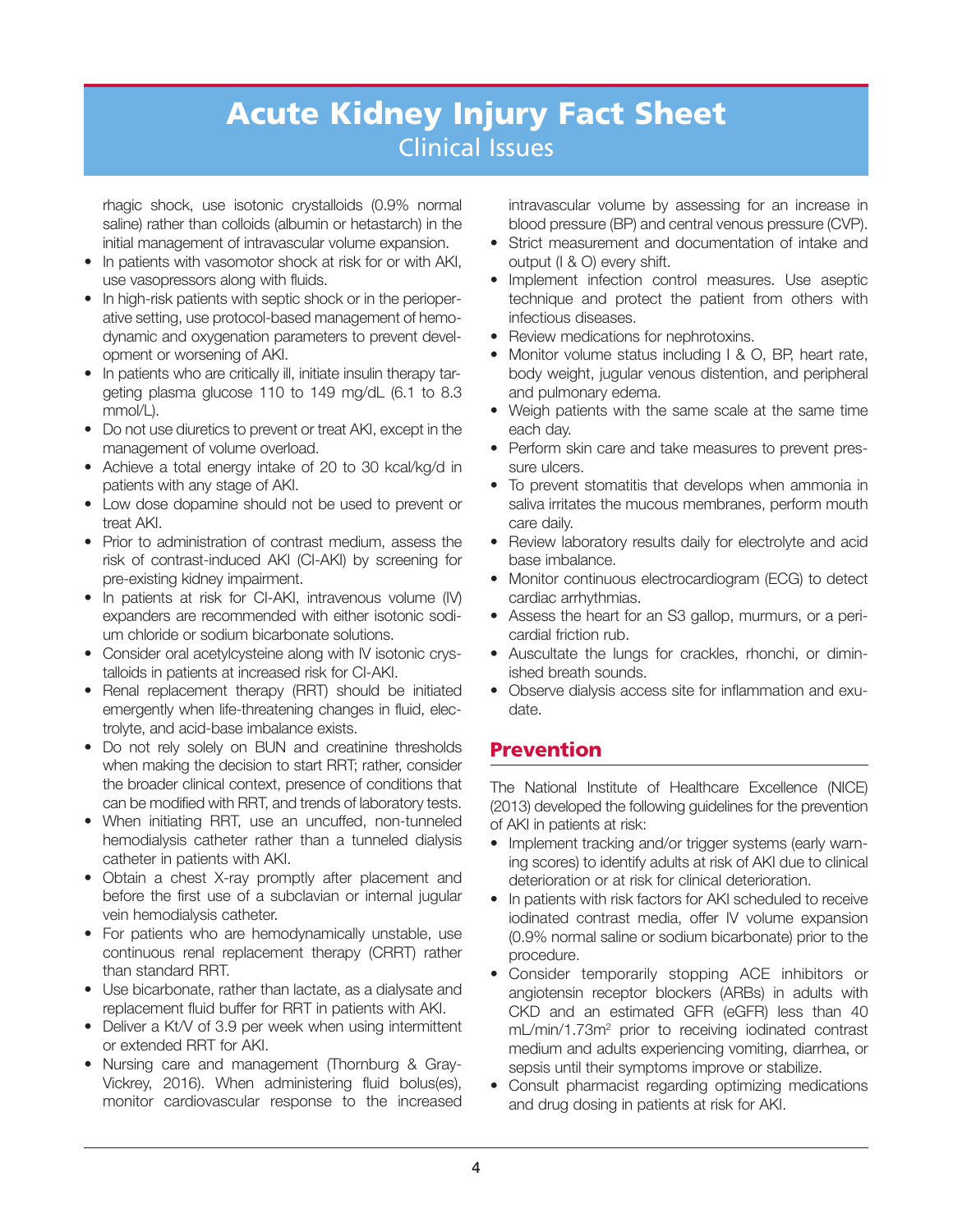Other strategies to prevent AKI, according to Rahman and colleagues (2012), include:

- Avoid nephrotoxic medications if possible.
- Measure and follow drug levels, if available, and use appropriate dosing, intervals, and duration of therapy.
- Optimize fluid resuscitation in patients hemodynamically unstable to achieve a mean arterial pressure (MAP) of greater than 65 using isotonic solutions (e.g., 0.9% normal saline).
- For persistent hypotension not responsive to fluid resuscitation, start vasopressors with the goal of a mean arterial pressure (MAP) of 65 or greater.
- Maintain adequate hydration.
- For patients having surgery, adequate volume and prevention of hypotension is important. Optimize cardiac function and consider holding renin-angiotensin system antagonists preoperatively.

## **References**

- Bongiovanni, C., Magrini, L., Salerno, G. Gori, C.S., Cardelli, P., Hur, M., … Di Somma, S. (2015). *Serum cystatin C for the diagnosis of acute kidney injury in patients admitted in the emergency department.* Retrieved from https://www. semanticscholar.org/paper/Serum-Cystatin-C-for-the-Diagnosis-of-Acute-Kidney-Bongiovanni-Magrini/dd27 bef8cefd297 44f2556e0f57fde686b71dd5f
- Brown, J.R., Rezaee, M.E., Marshall, E.J., & Matheny M.E. (2016). Hospital mortality in the United States following acute kidney injury. *Biomed Research International, 4278579*, 1-6. doi:10.1155/2016/4278579
- Dirkes, S. (2015). Acute kidney injury: Causes, phases, and early detection. *American Nurse Today, 10*(7), 20-25. Retrieved from https://www.americannursetoday.com/acute-kidneyinjury/
- Harty, J. (2014). Prevention and management of acute kidney injury. *Ulster Medical Journal, 83*(3), 149-157.
- Ishani, A., Xue, J.L. Himmelfarb, J., Eggers, P.W., Kimmel, P.L., Molitoris, B.A., & Collins. A.J. (2009). Acute kidney injury increases risk of ESRD among elderly. *Journal of the American Society of Nephrology, 20*(1), 223-228. doi:10.1681/ASN.2007080837
- Kidney Disease: Improving Global Outcomes (KDIGO). (2012). KDIGO clinical practice guidelines for acute kidney injury. *Journal of the International Society of Nephrology, 2*(1), 1-141. Retrieved from http://www.kdigo.org/clinical\_ practice\_guidelines/pdf/KDIGO%20AKI%20Guideline.pdf
- Lameire, N., Van Biesen, W., & Vanholder. R. (2005). Acute renal failure. *The Lancet,* 365(9457), 417-430.
- Lewis, S.L., Dirksen, S.R., Heitkemper, M.M., Bucher. L., & Harding, M.M. (2014). *Medical surgical nursing: Assess ment and management of clinical problems* (9th ed.). St. Louis MO: Elsevier Mosby.
- National Institute of Healthcare Excellence (NICE). (2013). *Acute kidney injury: Prevention, detection and management.* Retrieved from https://www.nice.org.uk/guidance/cg169/ chapter/1-Recommendations#preventing-acute-kidneyinjury
- National Kidney Foundation (NKF). (2019). *Acute kidney injury.*  New York, NY: Author. Retrieved from https://www. kidney.org/atoz/content/acutekidneyinjury
- Palevsky, P.M., Liu, K.D., Brophy, P.D., Chawla, L.S., Parikh, C.R., … Weisbord, S.D. (2013). KDOQI US commentary on the 2012 KDIGO clinical practice guideline for acute kidney injury. *American Journal of Kidney Diseases, 61*(5),649-672. Retrieved from https://www.kidney.org/sites/default/files/ PIIS027263861300471X.pdf
- Rahman, M., Shad, F., & Smith, M.C. (2012). Acute kidney injury: A guide to diagnosis and management. *American Family Physician, 86*(7), 631-639. Retrieved from https://www. aafp.org/afp/2012/1001/p631.html
- Thornburg, B., & Gray-Vickrey, P. (2016). Acute kidney injury: Limiting the damage. *Nursing2016, 46*(6), 24-34. doi:10.1097/01.NURSE.0000482865.61546.b4
- Workeneh, B.T., Agraharkar, M., & Gupta, R. (2017). *Acute kidney injury*. Retrieved from https://emedicine.medscape. com/article/243492-overview